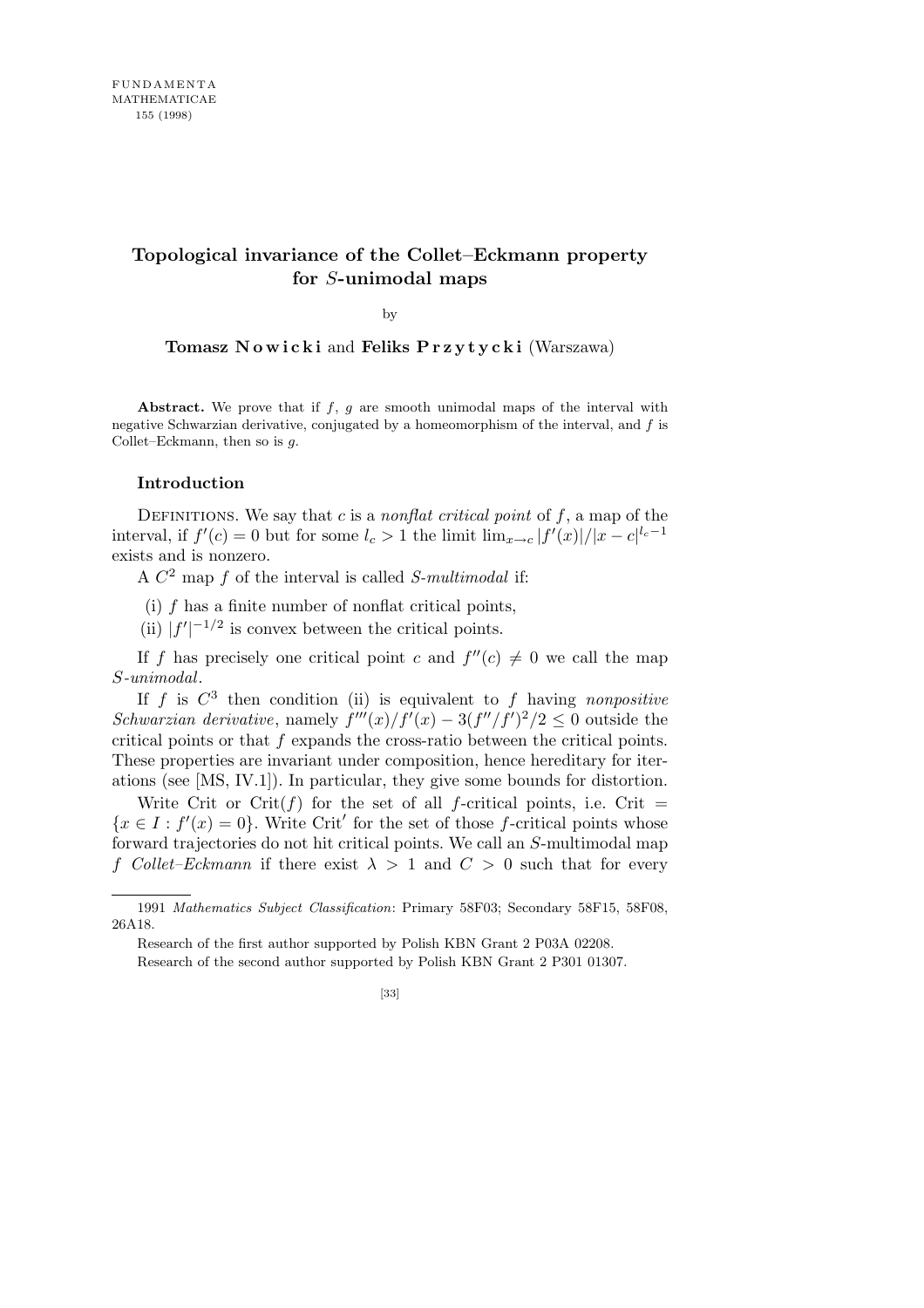$c \in \text{Crit}'$  and every positive integer *n*,

(CE1) 
$$
|(f^n)'(f(c))| \ge C\lambda^n.
$$

The aim of this paper is to prove

Theorem A. *If f and g are S-unimodal maps of the interval conjugated by a homeomorphism h of the interval, i.e.*  $h \circ f = g \circ h$ , and *f is Collet– Eckmann*, *then so is g.*

In fact, this paper provides only a concluding part of the proof. Important parts have been proved earlier in [NS] and [PR1].

Notice that we do not assume that *f* and *g* have the same order *l* at the critical point.

We assume that no map of the interval considered in this paper has a basin of attraction to an attracting or a parabolic periodic orbit. This property is obviously preserved under homeomorphic conjugacies.

The Collet–Eckmann condition (CE1) was introduced in [CE] in the context of the existence of an absolutely continuous invariant measure; for a general reference see [MS, V.4]. In [NP] we considered the problem of the regularity of a conjugacy between two Collet–Eckmann maps and a question arised whether (CE1) is a topological condition. According to [JS] the question was also raised by J. Guckenheimer and M. Misiurewicz. Here we give an affirmative answer.

A topological condition for *S*-unimodal maps which, in conjunction with (CE1), is also topological and which for a quadratic family holds for a positive measure set of parameters was given by Jakobson and Świątek in [JS, Sec. 5.3]. Later Duncan Sands in his Ph.D. thesis [S] gave a topological condition for *S*-unimodal maps which implies (CE1) and another one which excludes (CE1), but some cases were still left undecided. A result weaker than Theorem A, saying that quasi-symmetric conjugacy leaves (CE1) invariant, was proved in [SN].

Let us introduce the following conditions on an *S*-multimodal mapping  $f: I \rightarrow I$ :

(1) The Collet–Eckmann condition (CE1);

(2) (*exponential shrinking of components*) There exist 0 *< ξ <* 1 and  $\delta_2 > 0$  such that for every interval  $J \subset I$  with length  $|J| \leq \delta_2$ , every positive integer *n* and every component *K* of  $f^{-n}(J)$  one has  $|K| \leq \xi^n$ ;

(3) (*exponential shrinking of components at critical points*) There exist  $0 < \xi < 1$  and  $\delta_3 > 0$  such that for every  $c \in \text{Crit}$  and for every positive integer *n*, for

$$
B = B(f^n(c), \delta_3) := \{ x \in I : |x - f^n(c)| \le \delta_3 \}
$$

and the component *K* of  $f^{-n}(B)$  which contains *c* one has  $|K| \leq \xi^n$ ;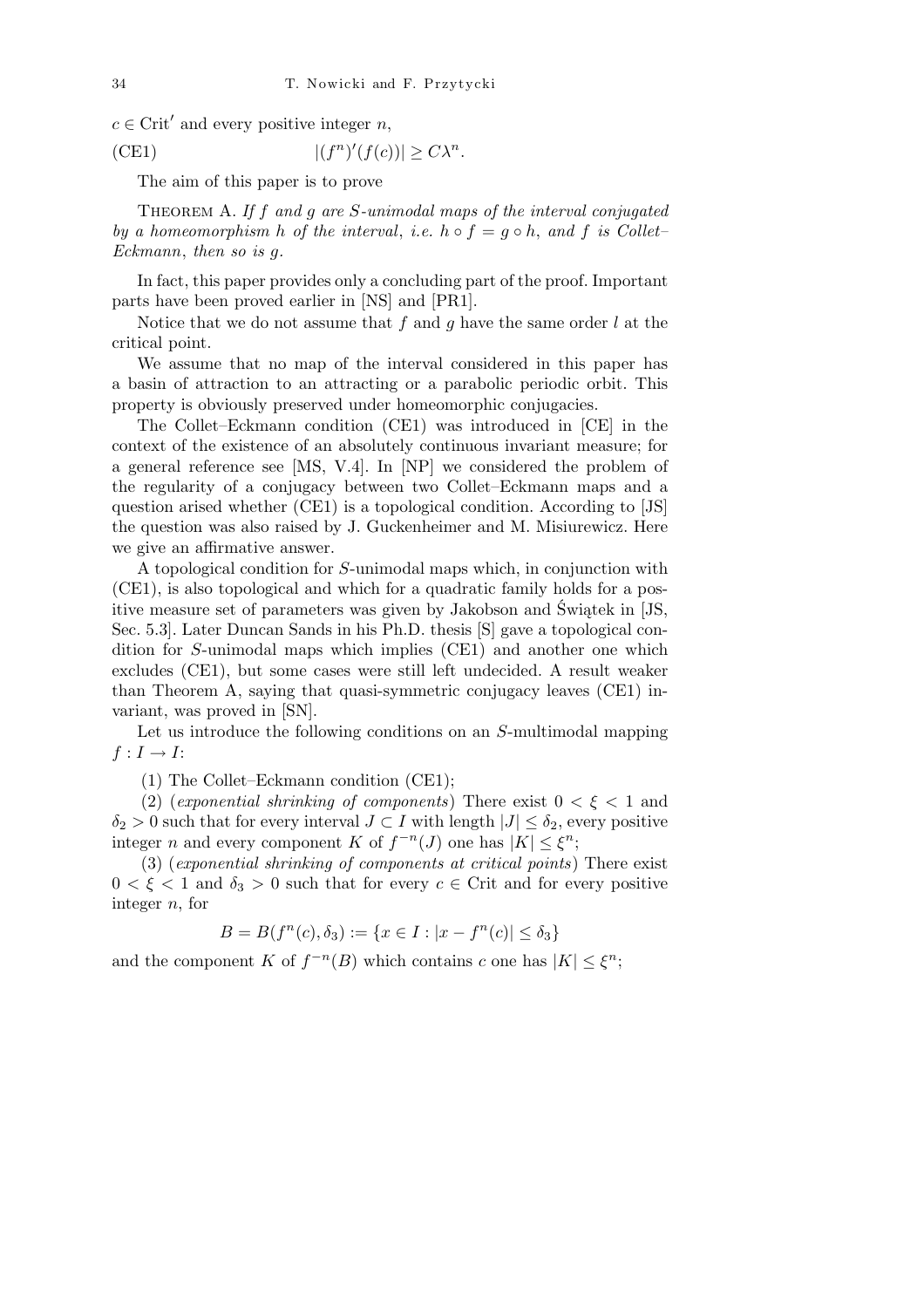(4) (*finite criticality*) There exist  $M > 0$ ,  $P_4 > 0$  and  $\delta_4 > 0$  such that for every  $x \in I$  there exists an increasing sequence of positive integers  $n_j$ ,  $j = 1, 2, \ldots$ , such that  $n_j \leq P_{4}j$  and for each *j*,

$$
\sharp\{i:0\leq i
$$

(the subscript *y* at Comp, here  $y = f^{i}(x)$ , means that the component Comp<sub>*y*</sub> contains *y*; later on, *y* can also be a set contained in the component);

(5) (*mean exponential shrinking of components*) There exist  $P_5 > 0$ ,  $0 < \xi < 1$  and  $\delta_5 > 0$  such that for every  $x \in I$  there exists an increasing sequence of positive integers  $n_j$ ,  $j = 1, 2, \ldots$ , such that  $n_j \leq P_5j$  and  $|\text{Comp}_x f^{-n_j}(B(f^{n_j}(x), \delta_5))| \leq \xi^{n_j};$ 

(6) (*uniform hyperbolicity on periodic trajectories*) There exists  $\lambda > 1$ such that for every integer *n* and  $x \in I$  of period *n* one has  $|(f^n)'(x)| \geq \lambda^n$ .

We shall prove that for every  $k = 1, \ldots, 5$  the property  $(k)$  implies  $(k+1)$ . The implication  $(6) \Rightarrow (1)$  is a recent theorem by the first author and Duncan Sands [NS], in the unimodal case.

Notice that (4) is a topological property. We thus get Theorem A.

We do not know whether  $(6) \Rightarrow (1)$  holds in the multimodal case  $(1)$ ; this is the reason why we restricted Theorem A to the unimodal case. Negative Schwarzian is used only in  $(1) \Rightarrow (2)$ ,  $(4) \Rightarrow (5)$  and  $(6) \Rightarrow (1)$ .

One can rewrite all the above properties for *f* a rational mapping on the Riemann sphere without parabolic periodic orbits. One then only considers critical points in the Julia set. One considers conjugacies on neighbourhoods of Julia sets; in this sense (4) is a topological invariant. We call this setting the *holomorphic case*.

The implication (1)*⇒*(2) has been proved in [PR1, Proposition 3.1] in the holomorphic case. In the interval case the proof is similar. In the unimodal case, order 2 at the critical point, this implication has been proved earlier in [NP, Main Lemma].

 $(2) \Rightarrow (3)$  is trivial.

The proof of  $(3) \Rightarrow (4)$  goes similarly to the proof of  $(1) \Rightarrow (4)$  in [PR1]; it is even simpler, one does not need to consider pre-images according to the "shrinking neighbourhoods" procedure (see [P1], [GS]), because one need not control any distortion. We shall give this proof in Section 1.

(4)*⇒*(5) goes by the "telescope" construction; it has been done in the rational case in [PR1, Proof of Proposition 3.1]. We adapt the proof to the interval case in Section 2.

(5)*⇒*(6) will also be done in Section 2. This is very easy.

 $(1)$  *Added in revision*: It does not hold (for an idea how to construct a counterexample see [CJY, Remark 1, p. 9], [P4, Introduction] and [PR2]).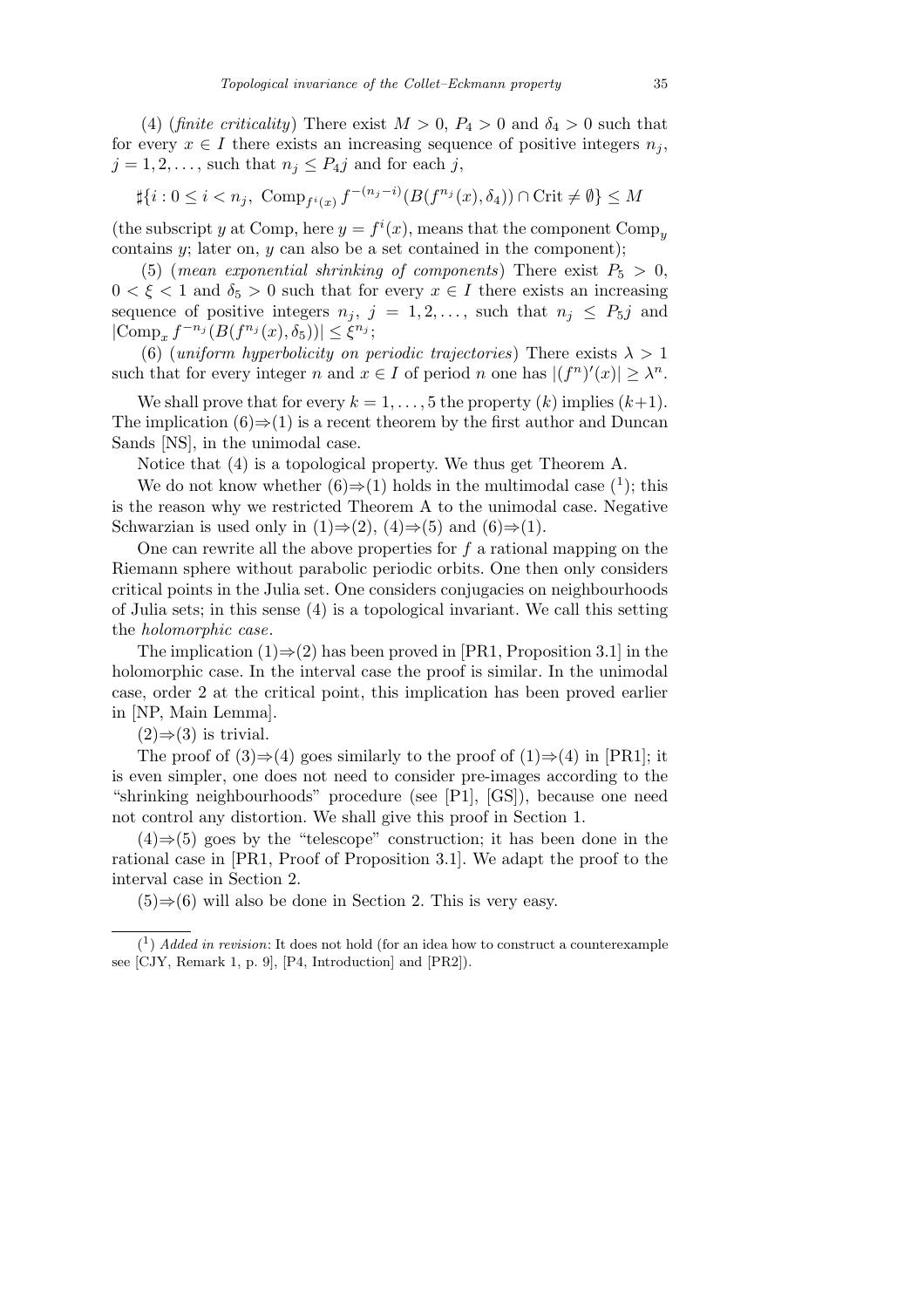*Added in revision*: 1. A theorem similar to Theorem A holds in the holomorphic case provided there is at most one critical point in the Julia set (see the forthcoming paper by the second author and S. Rohde [PR2] and  $[P4]$ ).

2.  $(5) \Rightarrow (2)$  is straightforward, see [P4].

**1. Proof of (3)** 
$$
\Rightarrow
$$
 (4). For every  $x \in I$  and positive integer *n* write  $\phi(x, n) = -\log \text{dist}(f^n(x), \text{Crit}(f)).$ 

As  $|I| = 1$ ,  $\phi(x, n) \geq 0$ . We write  $\phi(n)$  if x is fixed.

The main ingredient of the proof of  $(3) \Rightarrow (4)$  is the following:

Lemma 1.1. *Let f be a differentiable mapping of the interval with a finite number of critical points and derivative Hölder continuous at these points. Then there exists a constant*  $C_f$  *such that for each*  $n \geq 1$  *and*  $x \in I$ ,

(1.1) 
$$
\sum_{j=0}^{n} \phi(x,j) \leq nC_f,
$$

where  $\sum'$  denotes summation over all but at most  $\#$  Crit *indices*.

This lemma was proved in [DPU, (3.3)] in the holomorphic case. In the interval case the proof is almost the same:

The point in [DPU] is that if the sum in (1.1) is larger than *Cn* for *C* large enough, then one arrives at a disc  $B = B(c, r)$  with  $c \in \text{Crit}(f)$  such that  $f^{n}(B) \subset B$ , which contradicts the fact that *c* is in the Julia set.

In the interval case  $f^{n}(B) \subset B$  can happen for arbitrarily small *r* for an infinitely renormalizable *S*-unimodal map.

Recall, however, that in [DPU] one concludes that if (1.1) is not fulfilled then  $f^{n}(B) \subset B$  and  $|(f^{n})'|$  is small  $(< 1/2)$  on *B*. By the inclusion there is an  $f^n$ -fixed point  $p \in B$ . As  $|(f^n)'(p)|$  is small, p is attracting, which contradicts the assumptions  $(2)$ .

In the *S*-unimodal interval case Lemma 1.1 follows also immediately from the following

LEMMA 1.2 [NS]. For every  $0 \leq \eta \leq 1$  there exists C such that for *every*  $x \in I$  *and every positive integer n there exists*  $0 \leq \hat{n} < n$  *such that*  $|(f^n)'(x)|/|f'(f^{\hat{n}}(x))| \geq C\eta^n$ .

[Notice that though  $\eta$  can be arbitrarily close to 1, this does not imply automatically that  $C_f$  in (1.1) can be arbitrarily close to 0, even if in (1.1) we replace  $\phi$  by max $(0, \phi - \text{Const})$  for an arbitrary Const. If  $C_f$  in (1.1) is sufficiently small then (4) holds with criticality 0, see [P2].]

 $(2)$  An appendix containing a complete proof has been added on the request of the Editorial Board of Fund. Math.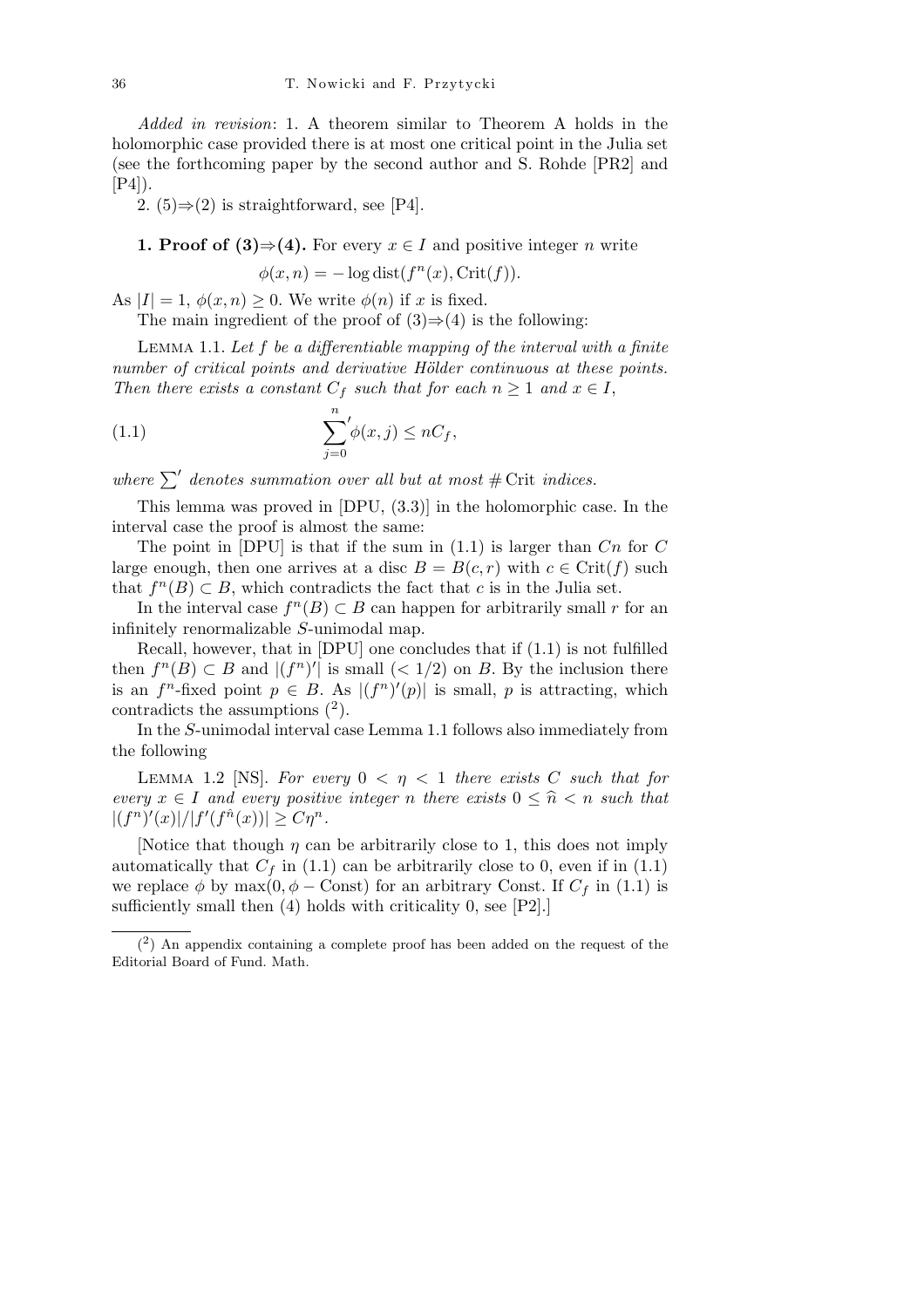Let us continue the proof of  $(3) \Rightarrow (4)$ . Fix an arbitrary  $x \in I$  and write  $\phi(i) := \phi(x, i).$ 

Write  $S_i = (i, i + \phi(i)K_f] \subset \mathbb{R}$ , where we set  $K_f = 1/\log(1/\xi)$ .

(One could view the "graph" of  $i \mapsto \phi(i)$  as the union of all vertical line segments  $\{i\} \times (0, \phi(i))$  in  $\mathbb{R}^2$ . Then each segment throws a *shadow*  $S_i$  on the real axis.)

The shadows of the exceptional indices in (1.1) could be infinitely long, but nevertheless (1.1) implies that many of the times *n* belong to boundedly many shadows: Indeed, set  $N_f = 2(\text{\# Crit} + C_f K_f)$  and

 $A = \{n \in \mathbb{N} : n \text{ belongs to at most } N_f \text{ shadows}\}.$ 

For each  $0 \leq i \leq m$  denote by  $\chi_i$  the indicator function of  $S_i \cap [0, m]$ . By  $(1.1),$ 

$$
mC_fK_f \geq K_f\sum_{i=0}^{m-1} \phi(x,i) = \sum_{i=0}^{m-1} |S_i| \geq \sum_{i=0}^{m-1} \left(\chi_i\right) = \int_{i=0}^{m-1} \chi_i.
$$

Together with the exceptional indices we obtain

$$
m(\#\operatorname{Crit}+C_fK_f)\geq \int_{i=0}^{m-1}\chi_i\geq \#([1,m]\setminus A)\cdot N_f
$$

by the definition of *A*. We conclude from the definition of  $N_f$  that

(1.2) 
$$
\frac{\#(A \cap [1,m])}{m} \ge \frac{1}{2}.
$$

So if we order all the integers in *A* according to their growth we obtain  $n_j \leq n_j$ . We set  $P_4 = 2$  in (4).

(Notice that if in the definition of  $N_f$  the factor 2 is replaced by an arbitrary *Q* then  $1 - 1/Q$  stands on the right hand side of (1.2), which can therefore be arbitrarily close to 1. We can then set  $P_4 = 1/(1 - 1/Q)$ .)

Finally, we claim that for every  $n = n_j \in A$  and  $0 \leq i \leq n$ , if the set

$$
B_{n,i} := \mathrm{Comp}_{f^i(x)} f^{-n+i}(B(f^n(x), \delta_3))
$$

contains an *f*-critical point then *n* is in the shadow  $S_i$ .

Indeed, suppose that  $B_{n,i}$  contains  $c \in \text{Crit}(f)$ . Then by (3) used for *n − i*,

$$
(1.3) \t\t\t |c - fi(x)| \le \xi^{n-i}.
$$

This shows that  $\phi(i) \geq -(n-i)\log \xi$  hence  $n-i \leq \phi(i)/\log(1/\xi)$ . Hence *n* is in the shadow  $S_i$ .

(Inequality  $(1.3)$  also shows that each  $B_{n,i}$  contains at most one *f*-critical point provided  $\delta_4 \leq \delta_3$  is small enough.)

This proves (4) with  $M = N_f$ .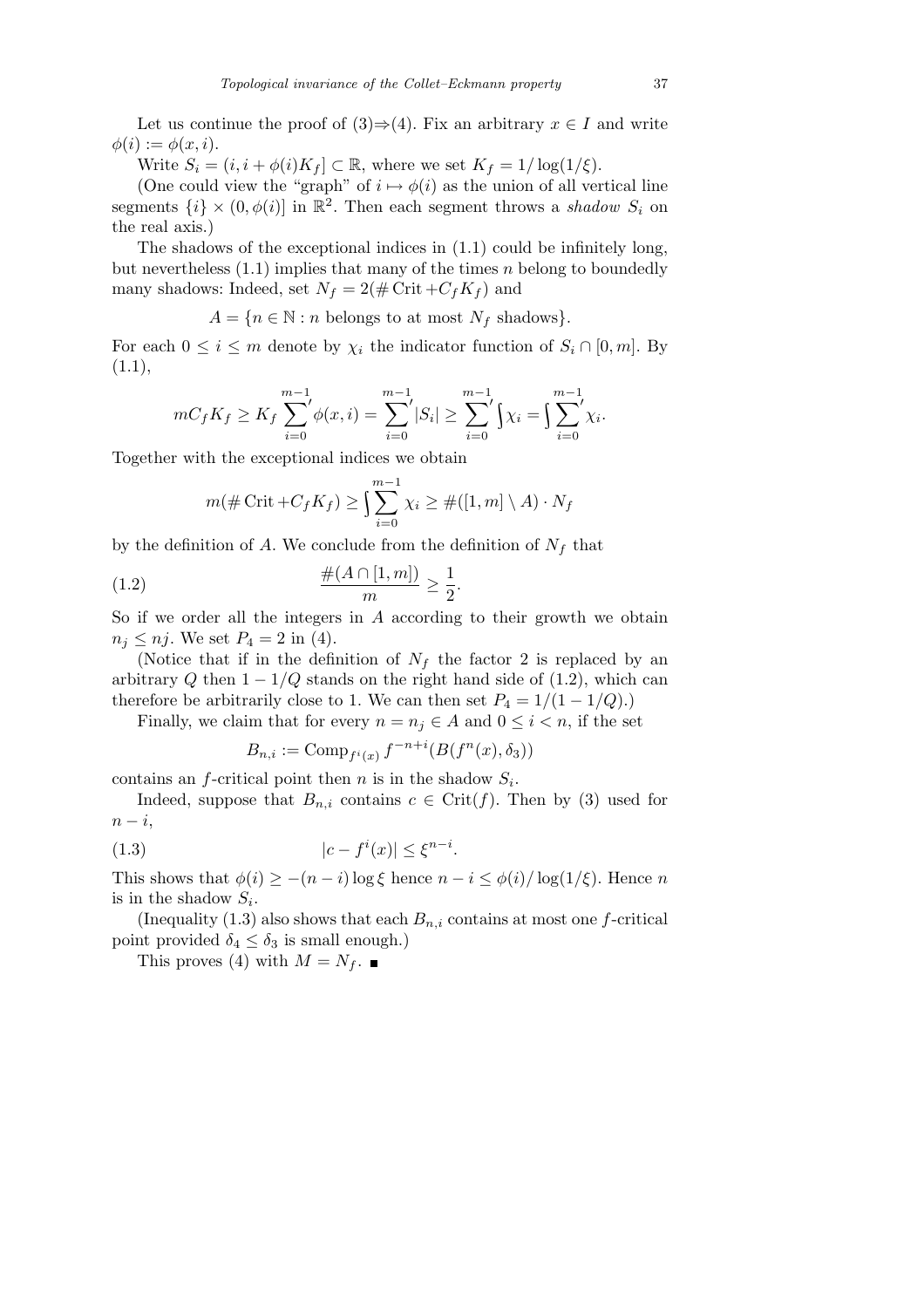**2.** The implications  $(4)$  ⇒ $(5)$  ⇒ $(6)$ . We start with the easier:

Proof of  $(5) \Rightarrow (6)$ . Fix  $m > 0$  and  $x \in I$  so that  $f^m(x) = x$ . As *x* is a source (i.e.  $|(f^m)'(x)| > 1$ ) there exists  $a > 0$  such that  $f^m(B(x, a)) \supset$  $cl B(x, a)$  and  $f<sup>m</sup>$  has no critical points in  $B(x, a)$ .

Denote the periodic orbit of *x* by  $O(x)$ . For every  $n > 0$  denote by  $q_n$ the branch of  $f^{-n}$  which maps *x* into  $O(x)$ . These branches are well defined on  $B(x, a)$  by the definition of *a*.

By the finiteness of  $O(x)$  and (5) there exist  $y \in O(X)$  and an increasing sequence of positive integers  $n_j$ ,  $j = 0, 1, \ldots$ , such that

$$
|\text{Comp}_x f^{-n_j}(B(y, \delta_5))| \le \xi^{n_j}
$$

and for  $K := \text{Comp}_x f^{-n_0}(B(x, \delta_5))$  one has  $|K| < a$ .

Then  $|g_{n_j-n_0}(K)|/|K| \leq \xi^{n_j}/|K|$ . As we are in a neighbourhood of a periodic source and the derivative of  $f$  is Hölder, all  $g_n$ 's have uniformly bounded distortion on *K*. We conclude that  $|(g_{n_j-n_0})'(x)| \leq \text{Const } \xi^{n_j-n_0}$ . Letting *j* grow to  $\infty$  and noticing that each  $n_j - n_0$  is a multiple of *m* we obtain  $|(f^m)'(x)| \geq \xi^{-m}$ , which proves (6) with  $\lambda = \xi^{-1}$ .

To prove (4)*⇒*(5) we need the following

LEMMA 2.1. *For every*  $N, \varepsilon > 0$  *there exists*  $k$  *such that for every*  $n \geq k$ *and for every interval*  $K \subset I$  *if*  $f^n|_K$  *has at most*  $N$  *critical points, then |K|*  $<$  ε*.* 

R e m a r k. In the holomorphic case this is a variant of the Mañé Lemma [M], [P1, Lemma 1.1], where one asserts diam  $\text{Comp}_x f^{-n}(B(f^n(x), \lambda r)) < \varepsilon$ ,  $\lambda < 1$  provided  $f^n$  has at most  $N$  critical points in  $\text{Comp}_x f^{-n}(B(f^n(x), r)).$ In the interval case one does not need  $\lambda$ . (An adaptation to the interval case, silmilar to that in Lemmas 2.1 and 2.2, appeared in [P3, Sec. 3].)

Proof (of Lemma 2.1). If Lemma 2.1 were not true there would exist a sequence of intervals  $J_j \subset I$  such that  $|J_j| \geq \varepsilon/N$  and integers  $n_j$ ,  $j =$ 1, 2, ..., such that  $n_j \to \infty$  as  $j \to \infty$  and  $f_{n_j}$  is monotone on  $J_j$  for each *j*. This leads to the existence of a *homterval*. Namely there exists an interval  $J \subset I$  of length  $\varepsilon/(2N)$  such that  $J \subset J_{j_k}$  for a sequence  $j_k \to \infty$ ,  $k = 1, 2, \ldots$ , and each  $f^{n_{j_k}}$  is monotone on *J*, hence  $f^n$  is monotone on *J* for each positive integer *n*. However, homtervals do not exist [MS, Thm. II.6.2], so we arrived at a contradiction.  $\blacksquare$ 

LEMMA 2.2. For every  $M > 0$  and  $0 < p < 1$  there exists  $0 < q =$ *q*(*M*, *p*) < 1 *such that for every pair of intervals*  $J ⊂ K ⊂ I$ , *every positive integer n*, *every* pair of components  $J', K'$  of  $f^{-n}(J)$  and  $f^{-n}(K)$  respec*tively such that*  $J' \subset K'$ , for *L*, *R the left and right components of*  $K \setminus J$ and  $L'$ ,  $R'$  the left and right components of  $K' \setminus J'$  respectively, if

$$
\sharp\{i:0\leq i
$$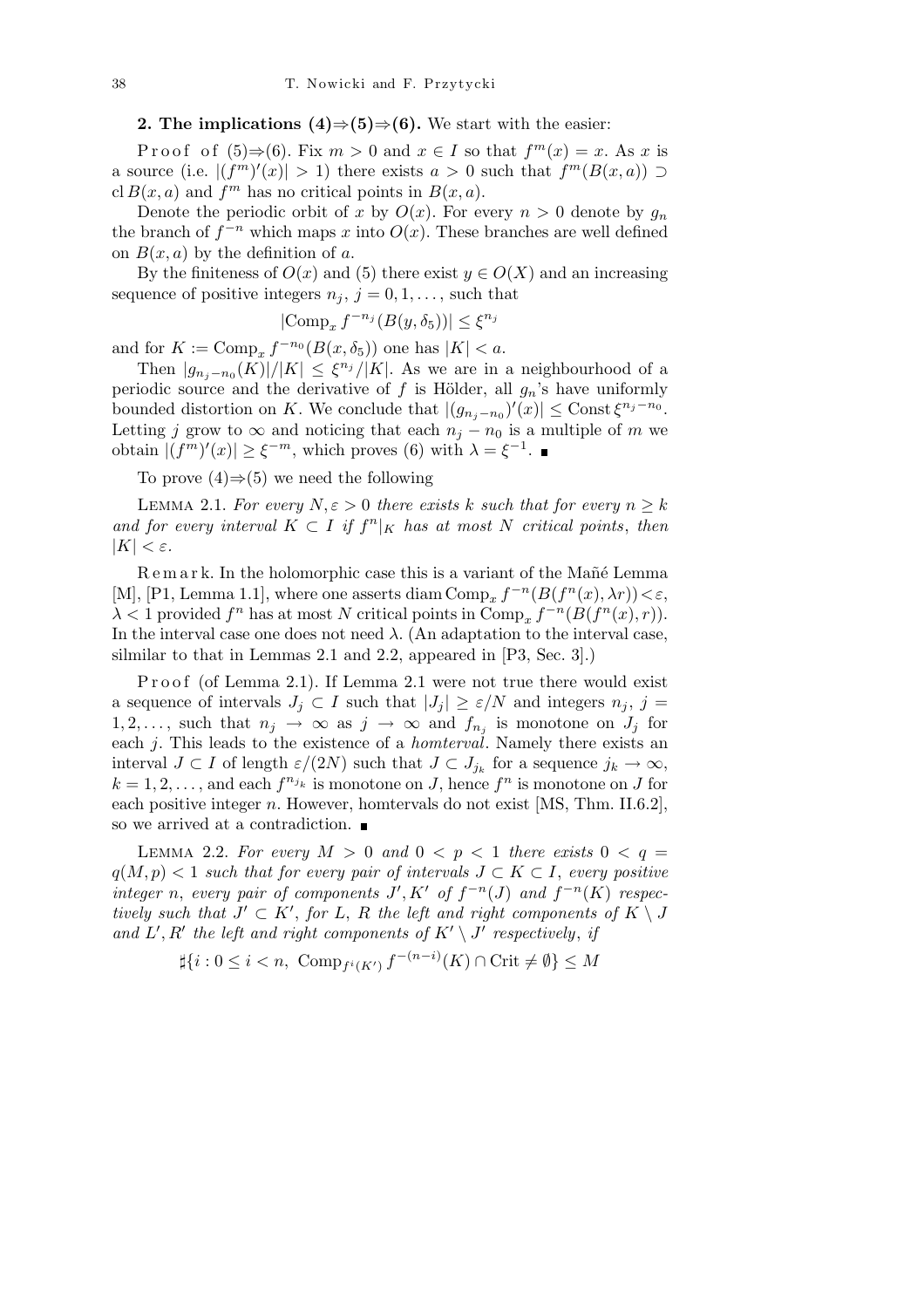*and if*

$$
|L|/|K| > p \quad and \quad |R|/|K| > p
$$

*then*

$$
|V| = |V| = |V|
$$

$$
|L'|/|K'| > q \quad and \quad |R'|/|K'| > q.
$$

Remarks. This lemma also has its holomorphic analogue (see [P1, Lemma 1.4] and [PR1, Lemma 2.1]). In the interval case its proof is implicitly contained in [P3, Sec. 3] and [MS, Ch. IV, Th. 3.1, "Macroscopic Koebe Principle"] for *f* a smooth homeomorphism. We provide a proof below for completeness.

Proof (of Lemma 2.2). In the case  $M = 0$  this lemma is called the "Koebe Principle" for distortion [MS, Chapter IV]. We shall refer to this in the proof. Denote  $q(0, p)$  by  $a(p)$ .

Consider compatible components  $K_j$  of  $f^{-j}(K)$  and  $J_j$  of  $f^{-j}(J)$ , i.e. such that  $f(K_j) \subset K_{j-1}$  and  $f(J_j) \subset J_{j-1}$  for  $j = 1, \ldots, n$  and such that  $K_n = K', J_n = J'.$ 

Denote the left and right components of  $K_j \setminus J_j$  by  $L_j$  and  $R_j$  respectively. If  $j = n_1$  is the first *j* for which  $K_j$  contains a critical point, say *c*, then  $|L_{i-1}|/|K_{i-1}| > a(p)$  and  $|R_{i-1}|/|K_{i-1}| > a(p)$ .

Next,  $|L_j|/|K_j| > \kappa a(p)$  and  $|R_j|/|K_j| > \kappa a(p)$ , where  $\kappa$  is a constant number (of order  $1/l_c$  for short  $K_i$ ).

If  $j = n_2$  is the next (after  $n_1$ ) integer such that  $K_j$  contains a critical point we obtain  $|L_{j-1}|/|K_{j-1}| > a(\kappa a(p))$  and  $|R_{j-1}|/|K_{j-1}| > a(\kappa a(p)),$ and so on. We end up at  $j = n$ , with *q* depending only on *p* and *M*.

P r o o f o f  $(4) \Rightarrow (5)$ . Fix  $\varepsilon = \delta_4/4$  and k according to Lemma 2.1 (for N easily computable from *M* in (4)). Fix an arbitrary  $x \in I$ . Denote  $f^{n_{jk}}(x)$ by  $x(j)$  for every  $j = 0, 1, \ldots$  By Lemma 2.1,

(2.1)  $W(j) = \text{Comp}_{x(j)} f^{-(n_{(j+1)k} - n_{jk})} (B(x(j+1), \delta_4)) \subset B(x(j), \delta_4/2).$ 

Denote Comp<sub>*x*</sub>  $f^{-n_{kj}}(B(x(j), \delta_4))$  by  $V_j$ . By Lemma 2.2 for  $f^{-n_{kj}}$  and the intervals *W*(*j*) ⊂ *B*(*x*(*j*)*,*  $\delta$ <sub>4</sub>) ⊂ *I* and by (2.1),

$$
|V_{j+1}|/|V_j| \le 1 - 2q(M, 1/4) =: \xi.
$$

Combining this for  $j = 0, 1, \ldots, m-1$  for an arbitrary positive integer *m* one obtains  $|V_m| = |\text{Comp}_x f^{-n_{km}}(B(f^{n_{km}}(x), \delta_4))| \leq \xi^m$ . Notice that  $n_{km} \leq P_4 km$ . Thus we obtained (4) with the sequence  $n_{ki}$ ,  $j = 1, 2, \ldots$ , and  $P_5 = kP_4$ . ■

R e m a r k. Condition (4) is strictly stronger than the following condition:

(4<sup>*'*</sup>) There exist  $M > 0$ ,  $P > 0$  and  $\delta > 0$  such that for every  $x \in I$ there exists an increasing sequence of positive integers  $n_j$ ,  $j = 1, 2, \ldots$ , such that  $n_j \leq P_j$  and the map  $f^{n_j}$  has at most M critical points in  $\text{Comp}_x f^{-n_j} B(f^{n_j}(x), \delta).$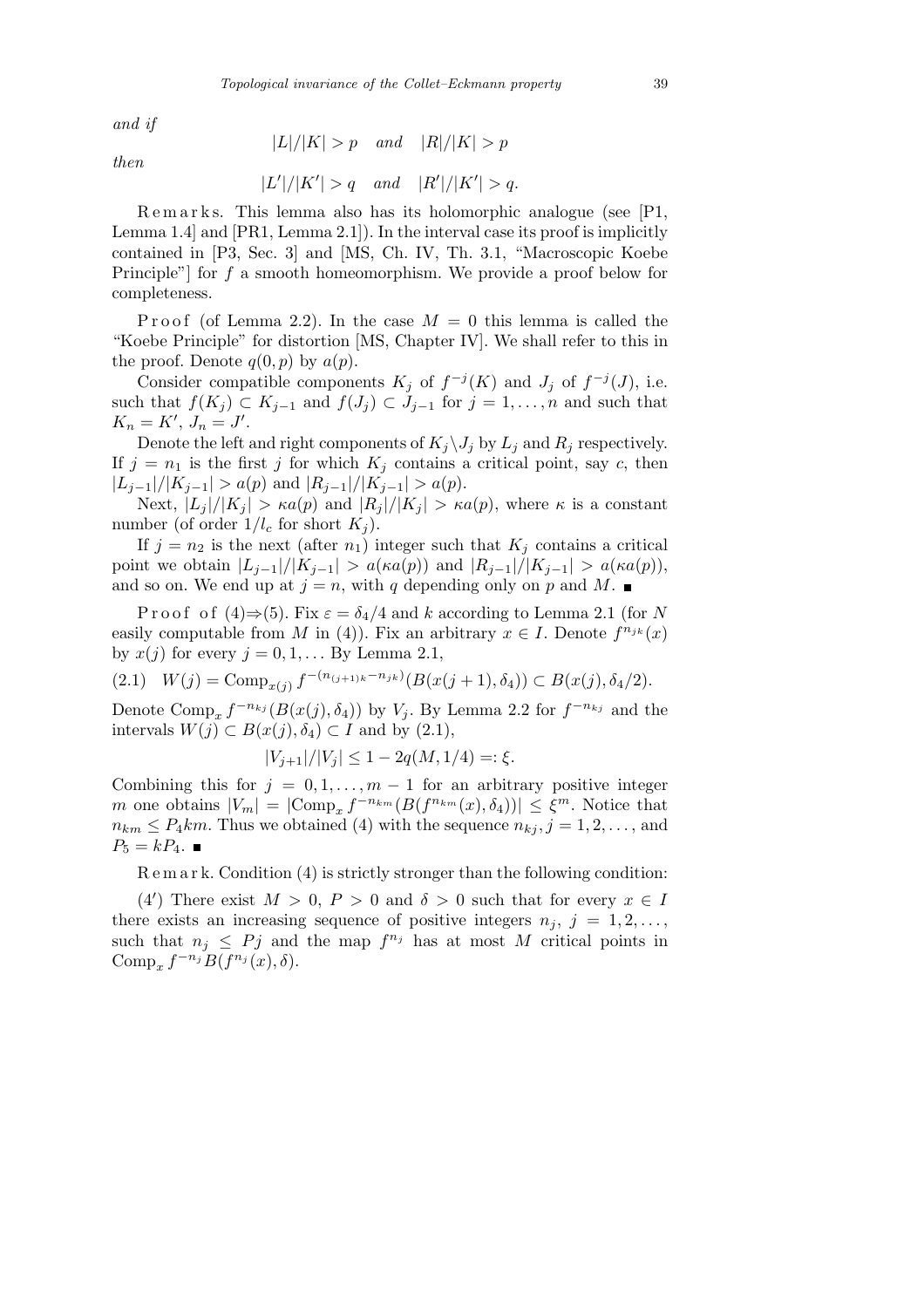For example, every "long branched" *S*-unimodal map, i.e. such that  $(\exists \gamma > 0)(\forall n)(\forall K \text{ maximal such that } f^n|_K \text{ is monotone}) \quad |f^n(K)| \geq \gamma,$ 

satisfies (4'), with  $M = P = 1$ , but need not be Collet–Eckmann [B1, B2]. Of course, in the holomorphic case,  $(4)$  is equivalent to  $(4')$  since f maps Comp<sub>f<sup>i</sup>(x)</sub>  $f^{-(n-i)}B(f^n(x),\delta)$  onto Comp<sub>f<sup>i+1</sup>(x)</sub>  $f^{-(n-i-1)}B(f^n(x),\delta)$ .

We thank Henk Bruin and Gerhard Keller for calling our attention to this.

**Appendix: On the distance of a trajectory from the critical set for differentiable maps of the interval.** This is an adaptation to the interval case, without significant changes, of a part of the analogous theory for holomorphic maps by M. Denker, F. Przytycki and M. Urbański in [DPU]. The appendix has been added on the request of the Editorial Board, advised by the referee.

Let  $T: I \to I$  be a differentiable map of the unit interval *I*. Let  $c \in I$  be a critical point, i.e.  $T'(c) = 0$ .

For every  $x \in I$  and  $r > 0$  set  $B(x, r) := \{z \in I : |x - z| < r\}.$ Define a function  $k_c : I \to \{0, 1, 2, \ldots\} \cup \{\infty\}$  by setting

$$
k_c(x) = \min\{n \ge 0 : x \notin B(c, e^{-(n+1)})\},\
$$

and  $k_c(x) = \infty$  if  $x = c$ .

Write  $k(x) = \sup_{c \in \text{Crit}} k_c(x)$ .

We call a real function  $\varphi$  on *I Hölder continuous at a point c* if there exist  $\vartheta, \alpha > 0$  such that for every  $x, |\varphi(x) - \varphi(c)| \leq e^{\vartheta} |x - c|^{\alpha}$ .

THEOREM. Let  $T: I \to I$  be a differentiable map of the unit interval I. *Suppose it has*  $N < \infty$  *critical points and at each of them the derivative*  $T'$ *is H¨older continuous. Suppose also that T has no attracting periodic orbit. Then there exists a constant*  $Q > 0$  *not depending on*  $N$  *such that for every*  $x \in I$ ,  $\sum k(T - T)$ 

$$
\sum k(T^j(x)) \le NQn
$$

*where the sum is taken over all integers j between* 0 *and n* (0 *and n included*) *except at most N of them.*

LEMMA. Let a differentiable  $T: I \rightarrow I$  have derivative Hölder continuous *at a critical point c. Suppose also that T has no attracting periodic orbit. Then there exists a constant*  $Q > 0$  *such that if*  $x \in I$  *satisfies* 

(A1) 
$$
k_c(T^j(x)) \leq k_c(T^n(x)) \quad \text{for every } j = 1, \ldots, n-1,
$$

*for an integer*  $n \geq 1$ *, then* 

(A2) 
$$
\min\{k_c(x), k_c(T^n(x))\} + \sum_{j=1}^{n-1} k_c(T^j(x)) \le Qn.
$$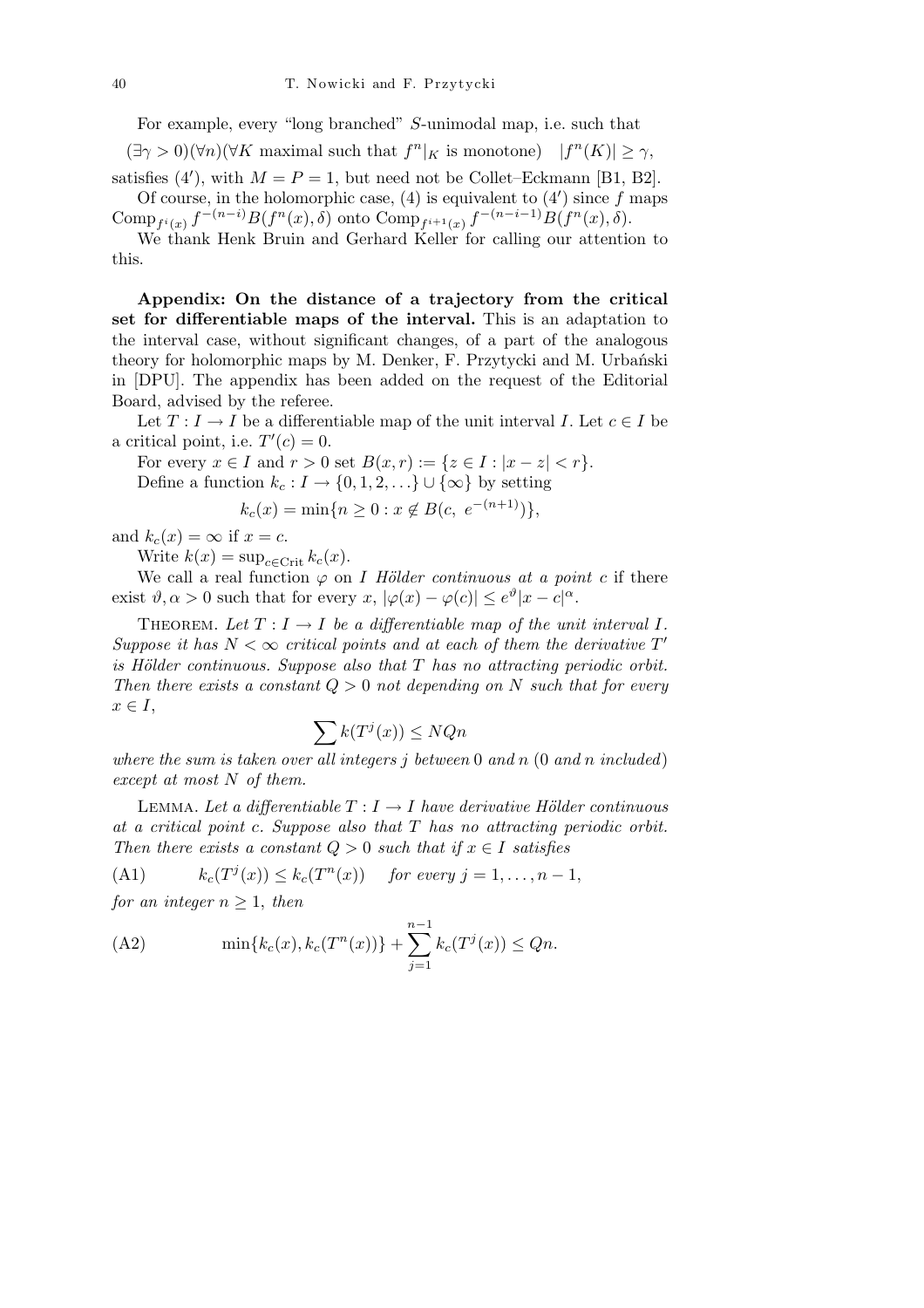P r o o f. The proof is by induction on *n*. The procedure will be as follows: Given  $x, T(x), \ldots, T^n(x)$  satisfying (A1) we shall decompose this string into two blocks: (a)  $x, T(x), \ldots, T^m(x), 0 \leq m \leq n$ , for which we shall prove  $(A2)$ ; (b)  $T^m(x), \ldots, T^n(x)$  for which we can apply the induction hypothesis. Summing these two estimates we prove (A2) for  $x, T(x), \ldots, T^n(x)$ .

Let  $k' = \min\{k_c(x), k_c(T^n(x))\}$  and  $B = B(c, e^{-(k'-1)})$ .

Let  $1 \leq m \leq n$  be the first positive integer such that either

(i) 
$$
k_c(T^m(x)) - \inf\{k_c(T^m(z)) : z \in B\} > 1
$$

or

(ii) 
$$
k_c(T^m(x)) \ge k'.
$$

In both cases, if  $m < n$ , the sequence  $y = T^m(x), T(y), \ldots, T^{n-m}(y)$  satisfies the assumption (A1) automatically and, moreover,  $k_c(y) = \min\{k_c(y),\}$  $k_c(T^{n-m}(y))$ . Hence by the induction hypothesis

(A3) 
$$
\sum_{j=m}^{n-1} k_c(T^j(x)) \le Q(n-m).
$$

By the definition of *m*, for every  $0 \leq j \leq m$ , and for every  $z \in B$ , we have  $k_c(T^j(x)) \leq k_c(T^j(z)) + 1$ . Hence

$$
|(T^{m-1})'(T(z))| \le e^{(m-1)\vartheta}e^{-\alpha \sum_{j=1}^{m-1}(k_c(T^j(x))-1)}.
$$

Using also  $|T'(z)| \leq e^{\vartheta} e^{-\alpha(k'-1)}$  we obtain, for every  $z \in B$ ,

(A4) 
$$
|(T^m)'(z)| \le e^{m\vartheta + m\alpha - \alpha(k' + \sum_{j=1}^{m-1} k_c(T^j(x)))}.
$$

Hence

(A5) 
$$
\frac{\text{diam } T^m(B)}{\text{diam } B} \leq e^{m\vartheta + m\alpha - \alpha(k' + \sum_{j=1}^{m-1} k_c(T^j(x)))}.
$$

In case (i) but not (ii) we have by definition

$$
\begin{aligned} \operatorname{diam} T^m(B) &\ge e^{-(k_c(T^m(x))-1)} - e^{-k_c(T^m(x))} \\ &\ge e^{-k'}(e-1) = (e^{-(k'-1)} - e^{-k'}). \end{aligned}
$$

This together with (A5) gives

$$
\frac{e-1}{2e} \le e^{m(\vartheta + \alpha) - \alpha (k' + \sum_{j=1}^{m-1} k_c(T^j(x)))},
$$

hence

(A6) 
$$
k' + \sum_{j=1}^{m-1} k_c(T^j(x)) \le \alpha^{-1} (m(\vartheta + \alpha) + \log 2 - \log(1 - 1/e)).
$$

In case (ii) we also obtain  $(A6)$ . Otherwise using the opposite inequality and  $(A4)$  we obtain  $|(T^m)'| \leq (e-1)/(2e) < 1$  on *B* and  $T^m(B) \subset B$ . By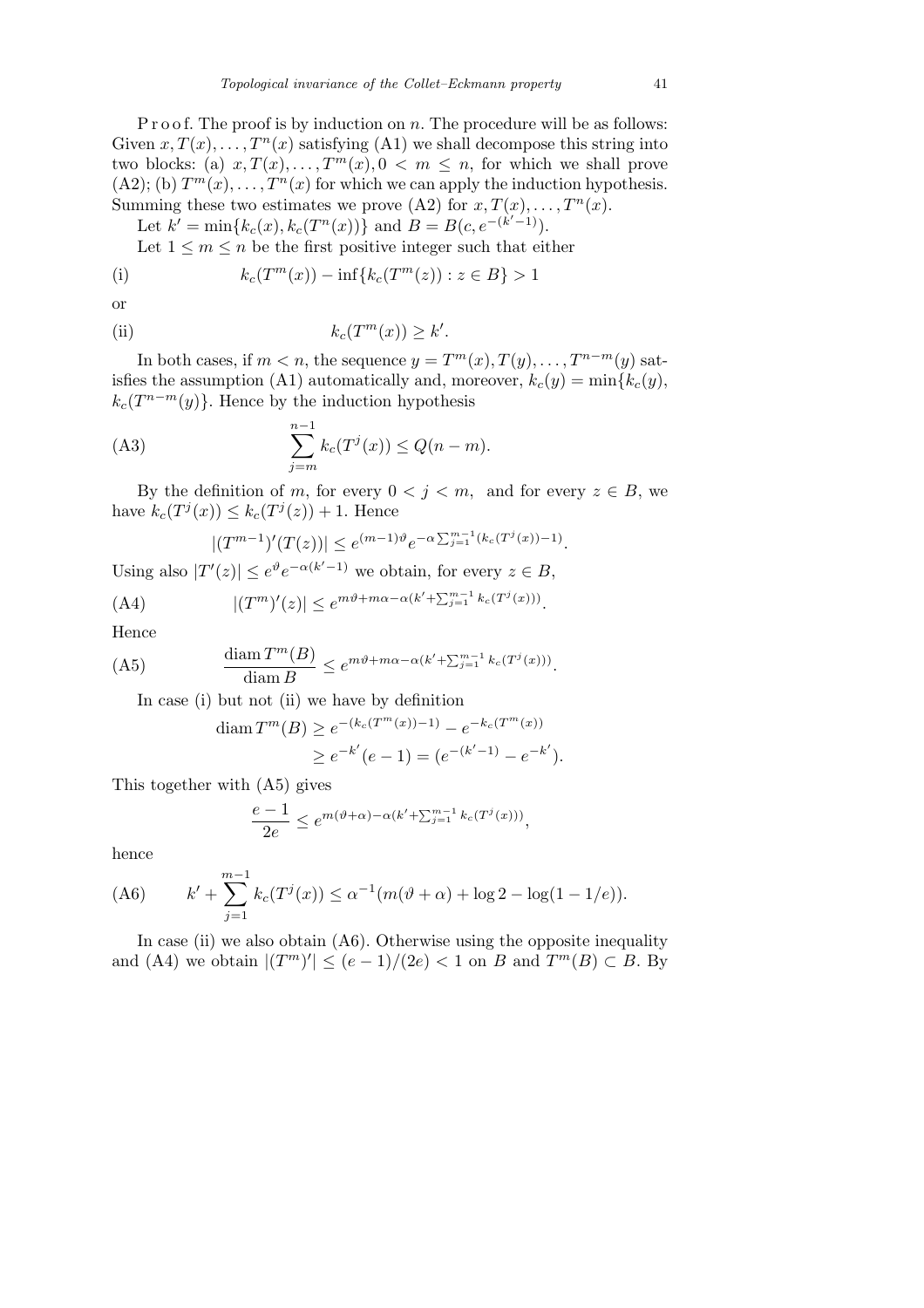the latter there is a  $T^m$ -fixed point in *I*, by the former it attracts, which contradicts the assumptions.

Thus, defining  $Q = \alpha^{-1} (\log 2 + \vartheta + \alpha - \log(1 - 1/e)),$  (A.6) and (A.3) imply

$$
k' + \sum_{j=1}^{n-1} k_c(T^{j}(x)) \le Qn.
$$

This finishes the proof. ■

Proof of the Theorem. Denote the set of critical points for T by Crit. Fix  $x \in I$  and fix  $c \in \text{Crit}$  for the moment.

Let  $q(c) = t_1$  denote the index  $t \in \{0, 1, \ldots, n\}$  for which  $k_c(T^t(x))$ attains its maximum (recall that even  $k_c(T^t(x)) = \infty$  is possible, if  $c =$  $T<sup>t</sup>(x)$ , but there exists at most one such *t*, otherwise *c* would be a (super)attracting periodic point). Recursively, define  $t_l$  to be that index in  ${t_{l-1}+1,\ldots,n}$  where  $k_c(T^t(x))$  attains its maximum. This procedure terminates after finitely many steps, say *u* steps, with  $t<sub>u</sub> = n$ .

We decompose the trajectory  $x, T(x), \ldots, T^n(x)$  into blocks (with overlapping ends)

$$
(x, \ldots, T^{t_1}(x)), (T^{t_1}(x), \ldots, T^{t_2}(x)), \ldots, (T^{t_{u-1}}(x), \ldots, T^{t_u}(x)).
$$

Observe that these pieces satisfy the assumptions of the Lemma and

$$
k_c(T^{t_1}(x)) \ge k_c(T^{t_2}(x)) \ge \ldots \ge k_c(T^{t_{u-1}}(x)) \ge k_c(T^{t_u}(x)).
$$

Applying the Lemma to all the blocks we obtain

(A7) 
$$
\sum_{j=0}^{t_1-1} k_c(T^j(x)) + \sum_{j=t_1+1}^n k_c(T^j(x)) \le Qn.
$$

Considering now all critical points we get, by (A7),

$$
\sum k(T^{j}(x)) \leq NQn,
$$

where the sum is over all integers  $j \in \{0, 1, \ldots, n\} \setminus \{q(c) : c \in \text{Crit}\}\.$ 

## **References**

- [B1] H. Bruin, *Invariant measures of interval maps*, PhD thesis, Tech. Univ. Delft, 1994.
- [B2] —, *Topological conditions for the existence of invariant measures for unimodal maps*, Ergodic Theory Dynam. Systems 14 (1994), 433–452.
- [CE] P. Collet and J.-P. Eckmann, *Positive Lyapunov exponents and absolute continuity for maps of the interval*, ibid. 3 (1983), 13–46.
- [CJY] L. Carleson, P. Jones and J.-C. Yoccoz, *Julia and John*, Bol. Soc. Brasil. Mat. 25 (1994), 1–30.